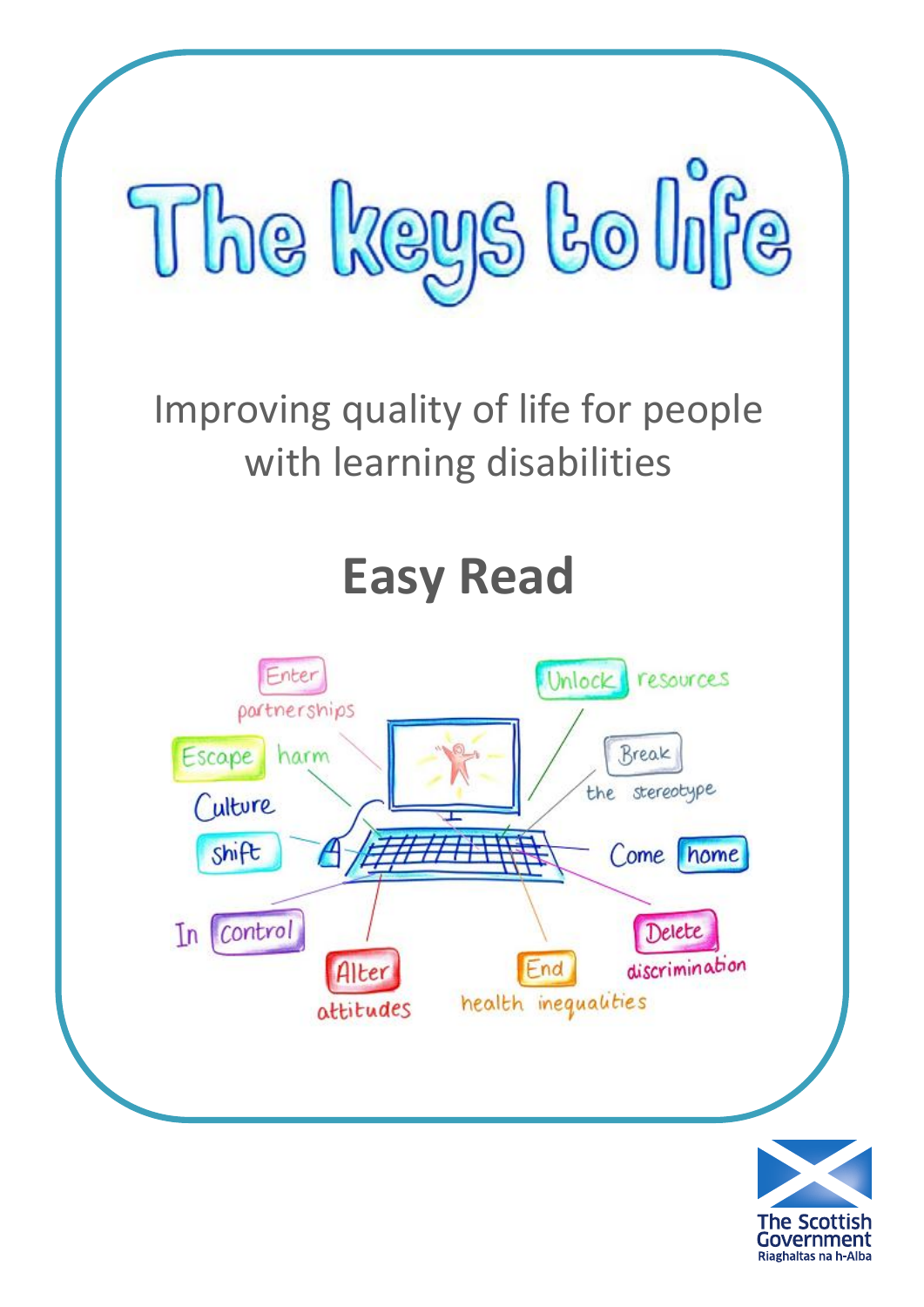## Introduction



The Scottish Government wanted to know if the lives of people with learning disabilities had got better since 'The same as you?' was written in 2000.



We set up a research team to find out. Research is a way of finding out facts and opinions. The research team wrote a report about all the things they found out.



We asked people what they thought about this report. All of this information has helped us make a new strategy (big plan) for people with learning disabilities.



'The keys to life' is the new strategy for people with learning disabilities.



'The keys to life' has lots of recommendations about how to make the lives of people with learning disabilities better. A recommendation is an idea about how to make things better in the future.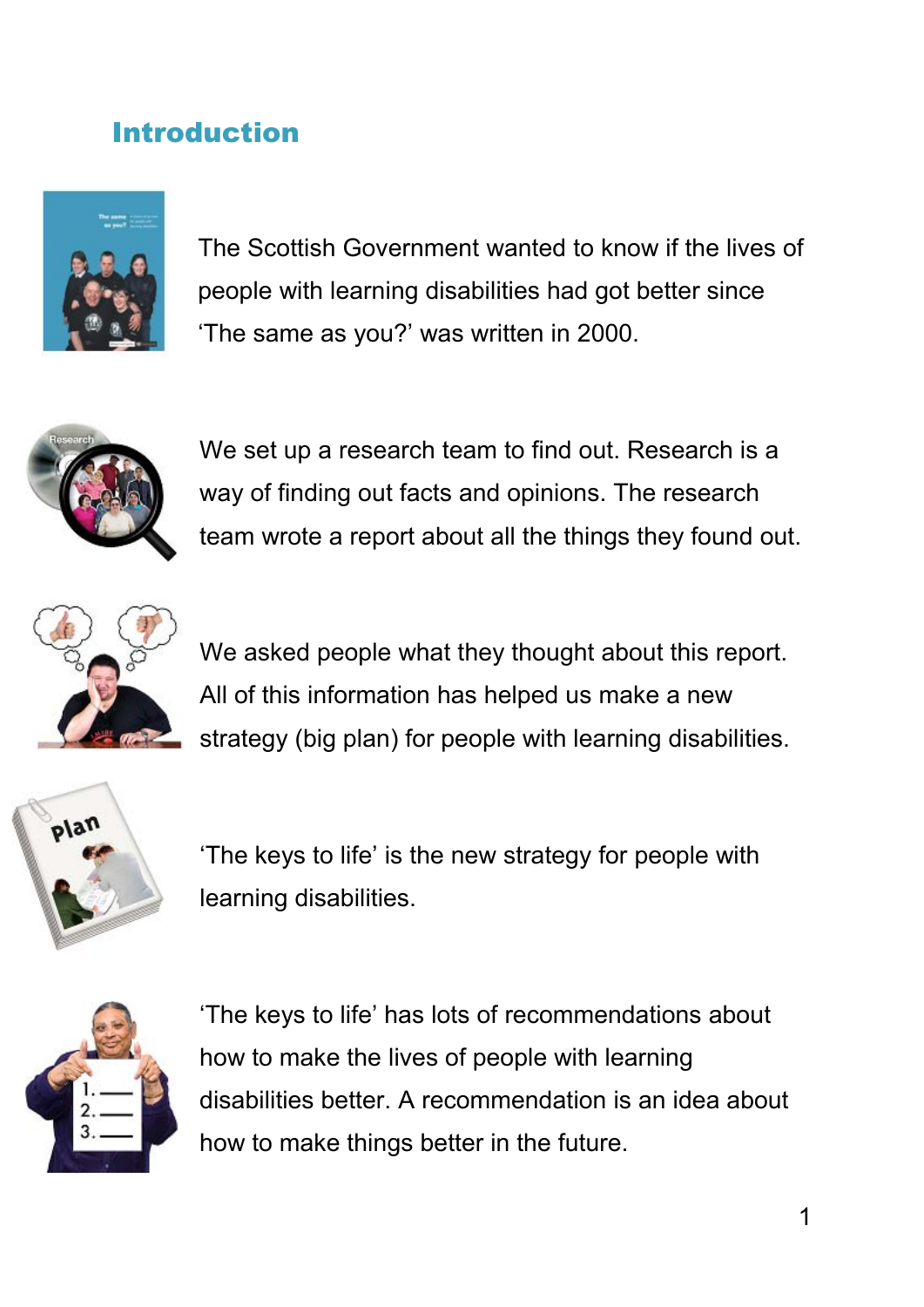## Definitions and numbers

## **What is a learning disability?**



A learning disability is a lifelong condition that means people may need support to:

- understand new information
- learn new skills
- cope independently



It is important to remember that everyone with a learning disability is an individual. Different people will have different areas of life that they need support with.

# **How many people have a learning disability?**



About 16,000 school children and young people in Scotland have learning disabilities. About 26,000 adults in Scotland have learning disabilities and need support.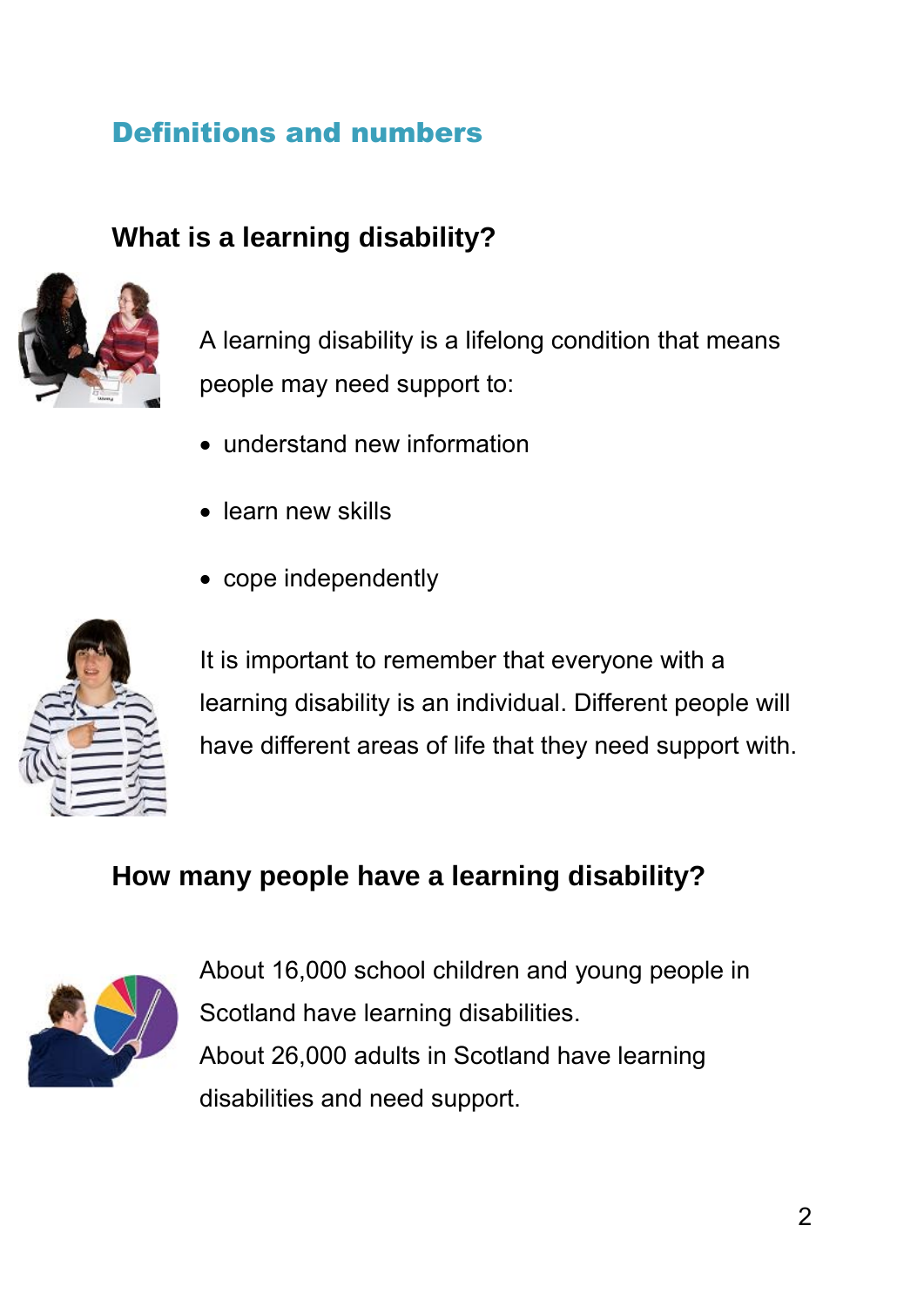#### Human Rights



Human rights are the rights and freedoms that everyone should have. This means things like the right to life and the right to feel safe.

The human rights of people with learning disabilities are at the heart of 'The keys to life'.

#### **What are our recommendations on human rights?**



Organisations like councils and health boards should make sure their policies support the rights of people with learning disabilities to dignity and equality. This should be done by June 2014.



Local areas should talk to people with learning disabilities and involve them in future decisions.



People with learning disabilities should be given information so they know what their human rights are. They should also be given support to put these rights into practice.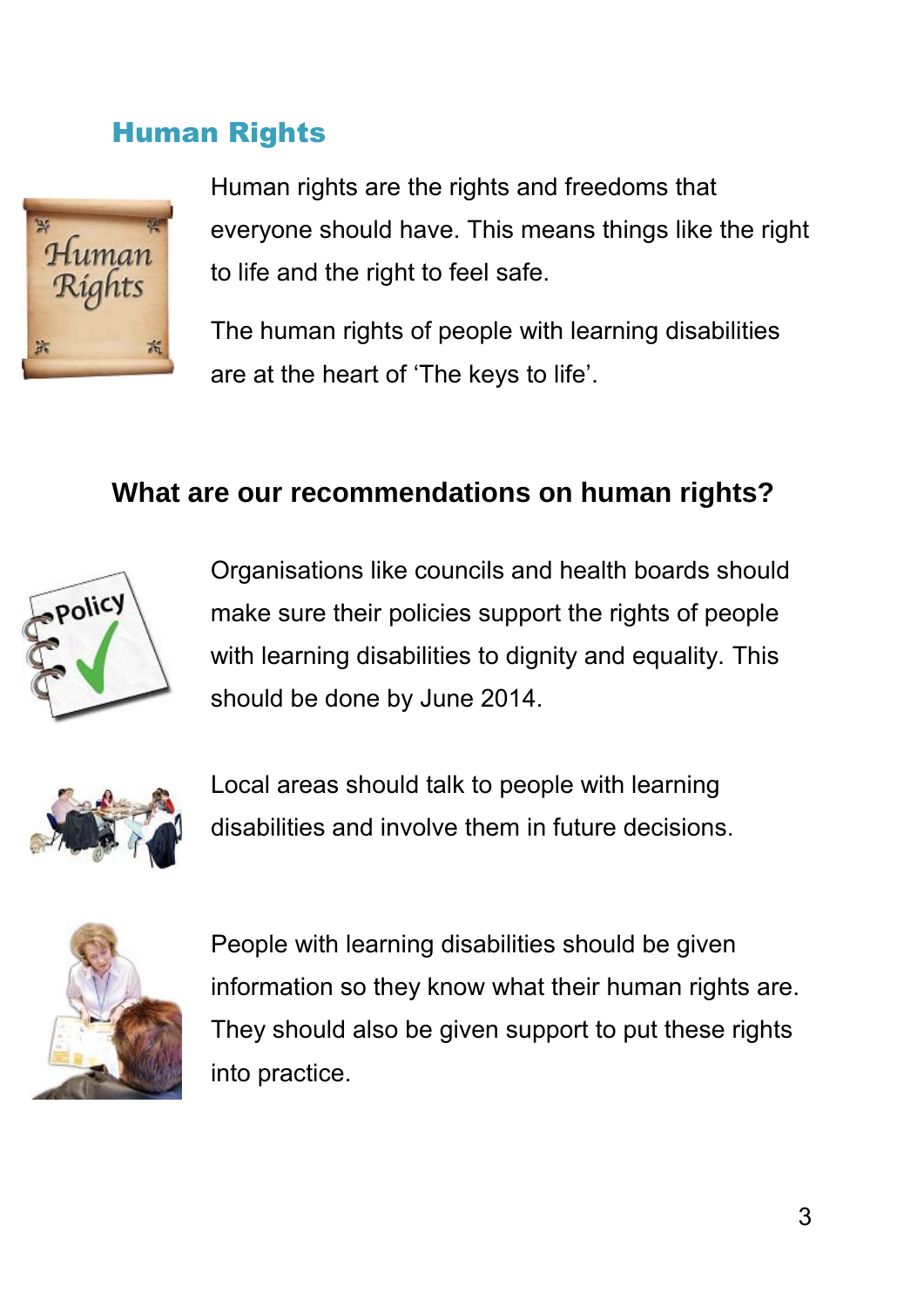# Commissioning of public services



The commissioning of public services is to do with finding organisations who can give good services for good value for money.

# **What are our recommendations for commissioning public services?**



A new law about Self Directed Support will be put in place in 2014. Self directed support lets people be in charge of their own support so they can live the life they want.



Local authorities and the NHS will work with organisations that can offer support. This means that people with learning disabilities will have a say in the services and support they get.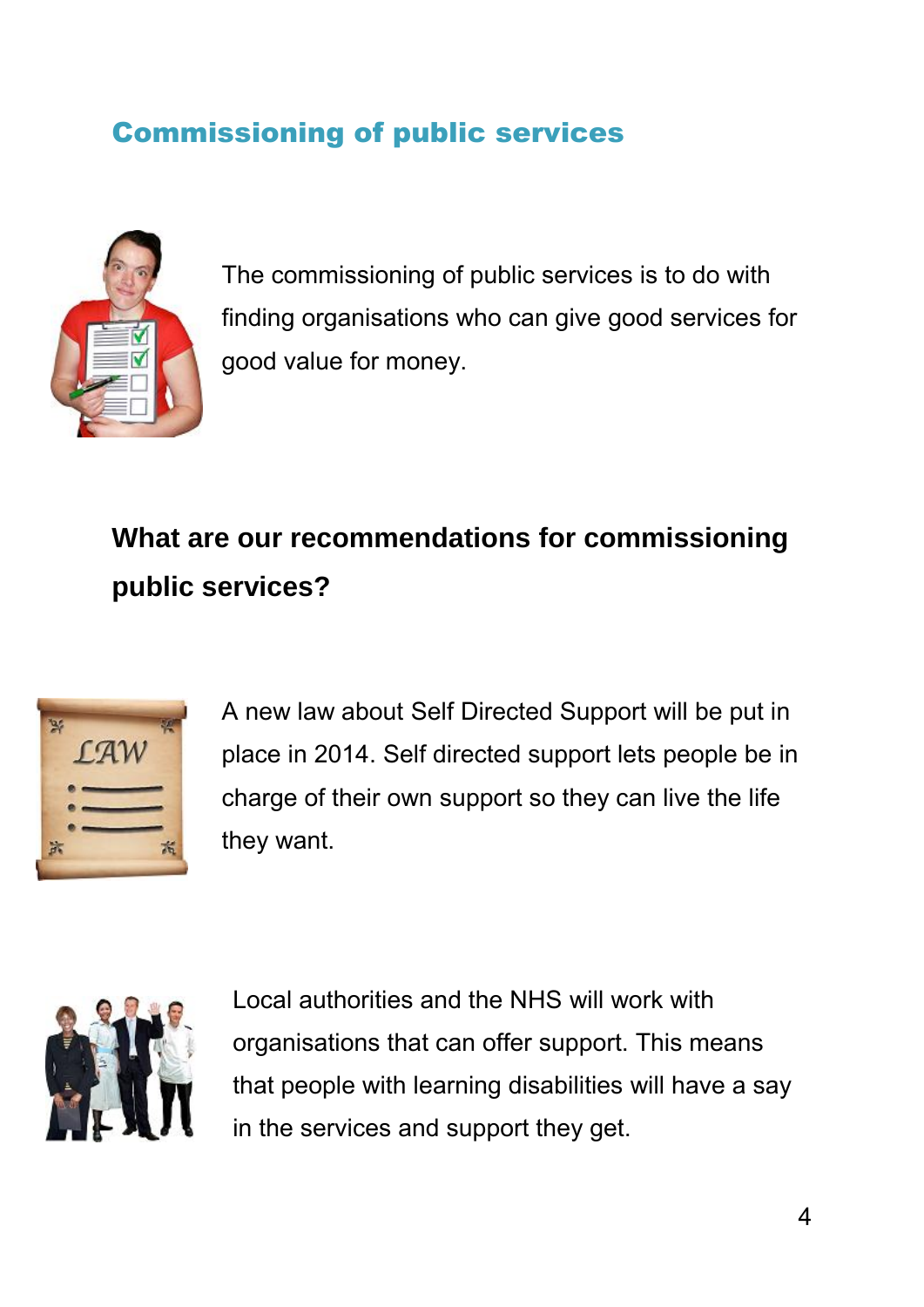

Organisations like local authorities and the NHS should work together to make support better for people who need long term specialist residential care. This should be done by June 2014.



Local authorities and NHS Boards should make sure the needs of people with learning disabilities are thought about when they buy services together.



A training group will be set up to take forward health and social care workforce development.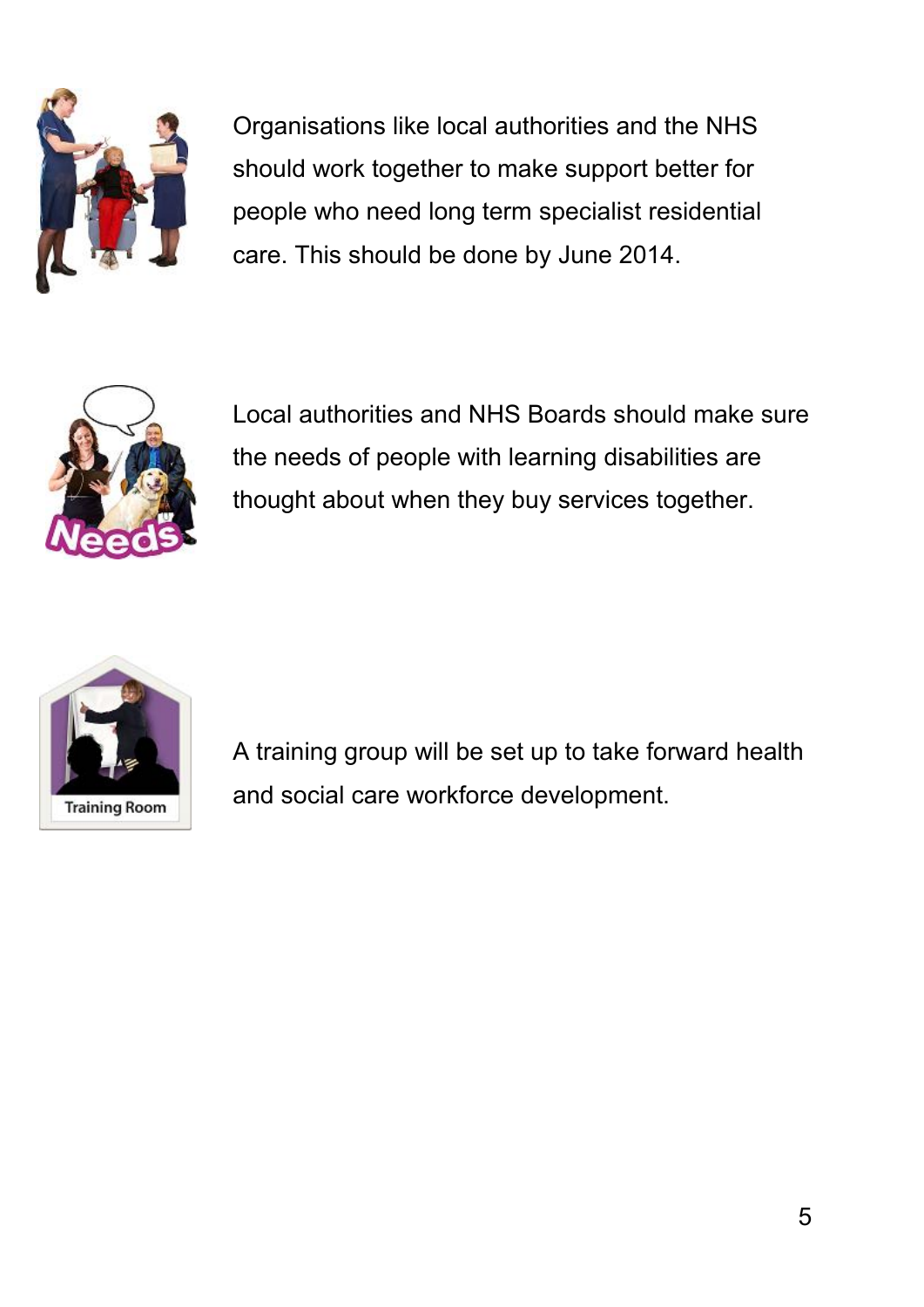#### **Health**



Research tells us that people with learning disabilities have some of the poorest health of any group in Scotland.



We want people with learning disabilities to be healthier.

#### **What are our recommendations for health?**



We will work with other organisations to find out the number of adults with learning disabilities who use health services.



We will work with other organisations to find out the number of adults with learning disabilities who use social work services.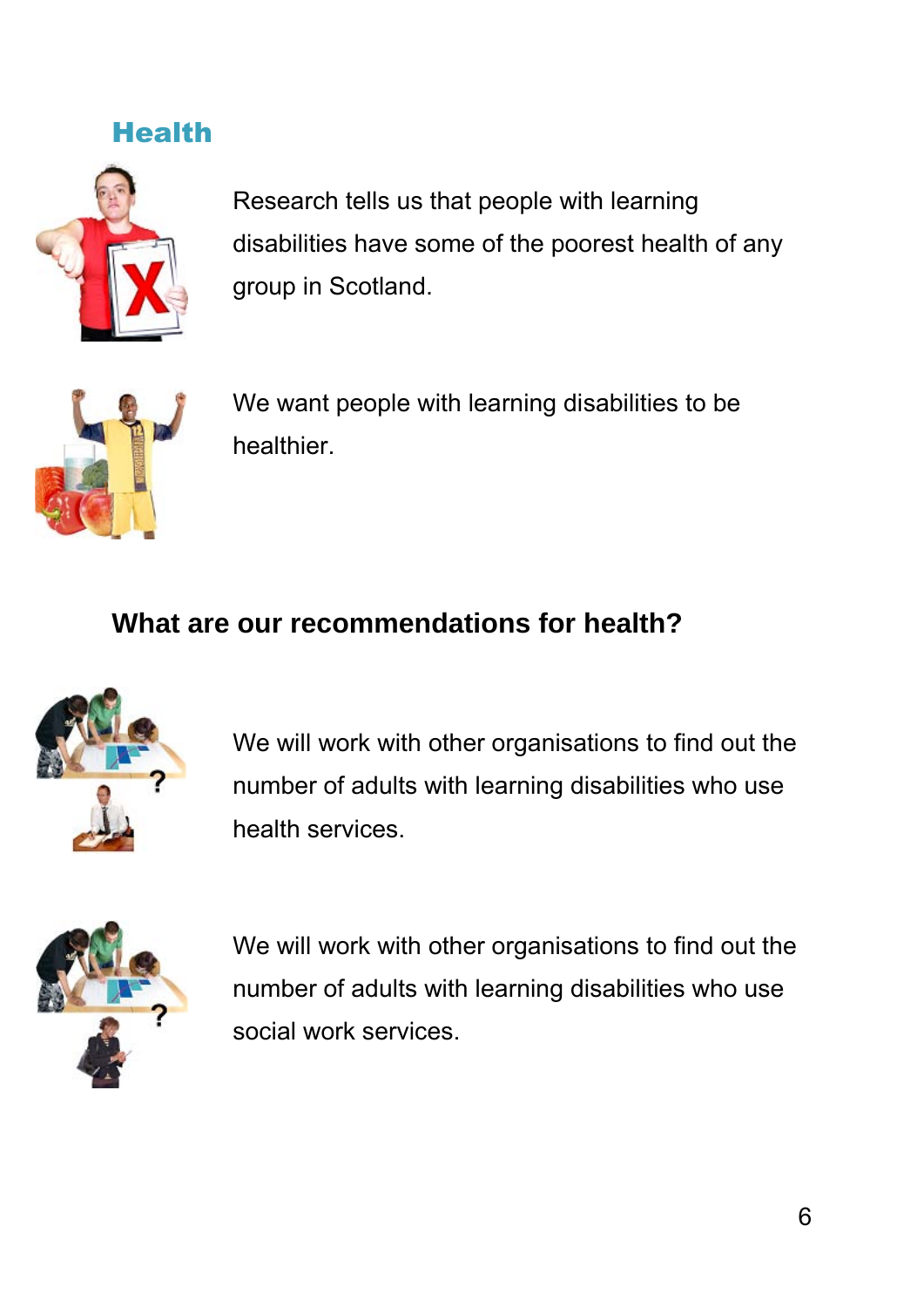

We will work with other organisations to look at patterns of long term medical conditions in people with learning disabilities. This will help improve health and avoid unnecessary deaths.



The Scottish Learning Disabilities Observatory will support better health for people with learning disabilities. They will work on understanding the causes of poor health and unnecessary death in people with learning disabilities.

We will look at best practice guidelines for treating people with learning disabilities in healthcare settings. We will make sure they meet the changing needs of people with learning disabilities.



The Easy Info Zone on the NHS Inform website has easy read health information on it. People with learning disabilities, their families and carers should be told about this website. This should be done by 2014.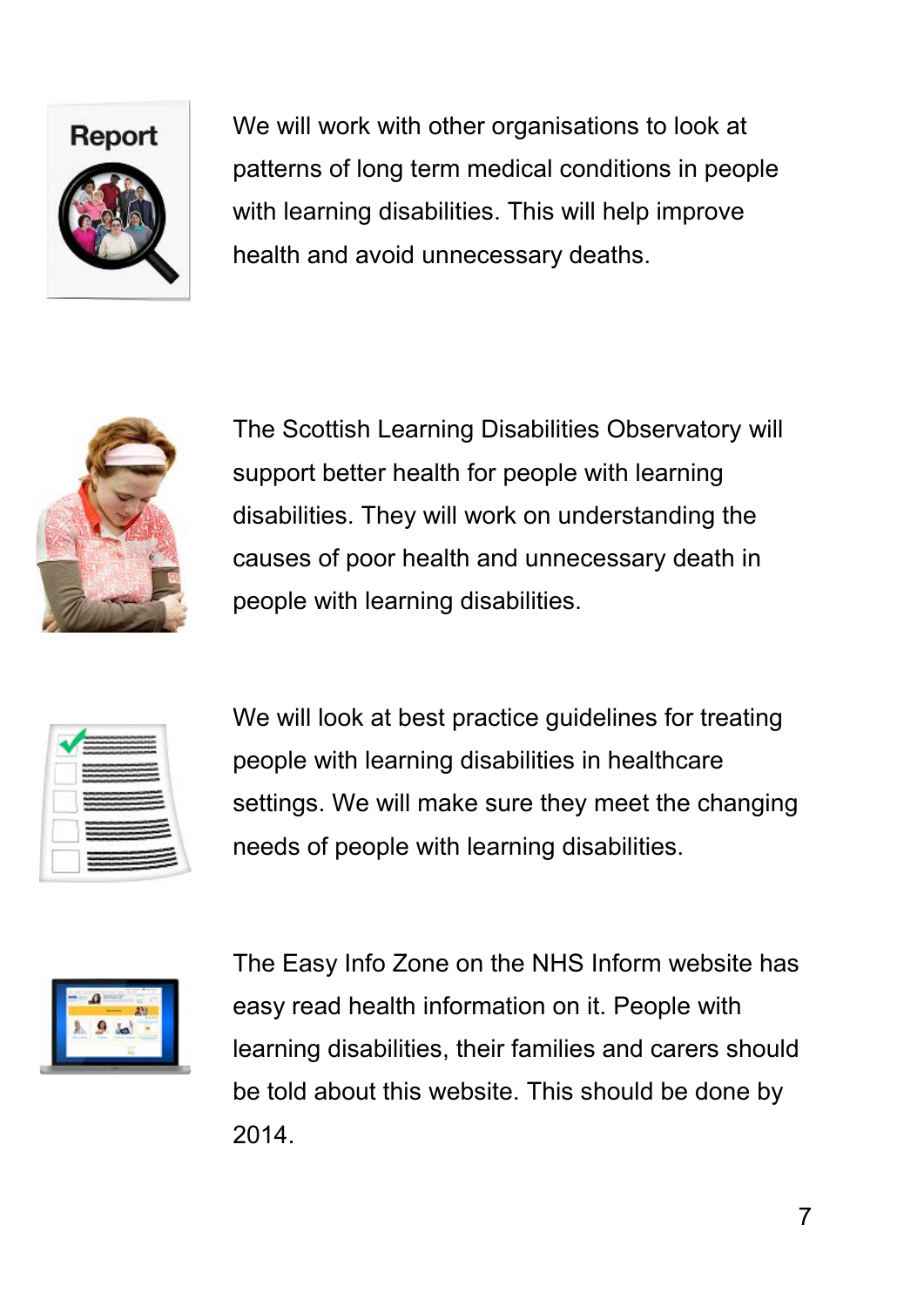

A targeted health screening programme for people with learning disabilities should be put in place across Scotland.



All professionals working with people with learning disabilities should promote the National Oral Health Improvement Strategy. This is a plan for keeping people's teeth and gums healthy. This should be done by June 2014.



All NHS Boards should make sure that people with learning disabilities have access to the right medical services. This includes access to learning disability nurses who have extra training in epilepsy. This should be done by June 2015.



Health and social care staff should use the local 'See Hear' policy when working with people with learning disabilities. 'See Hear' is a plan to meet the needs of people with sight or hearing loss.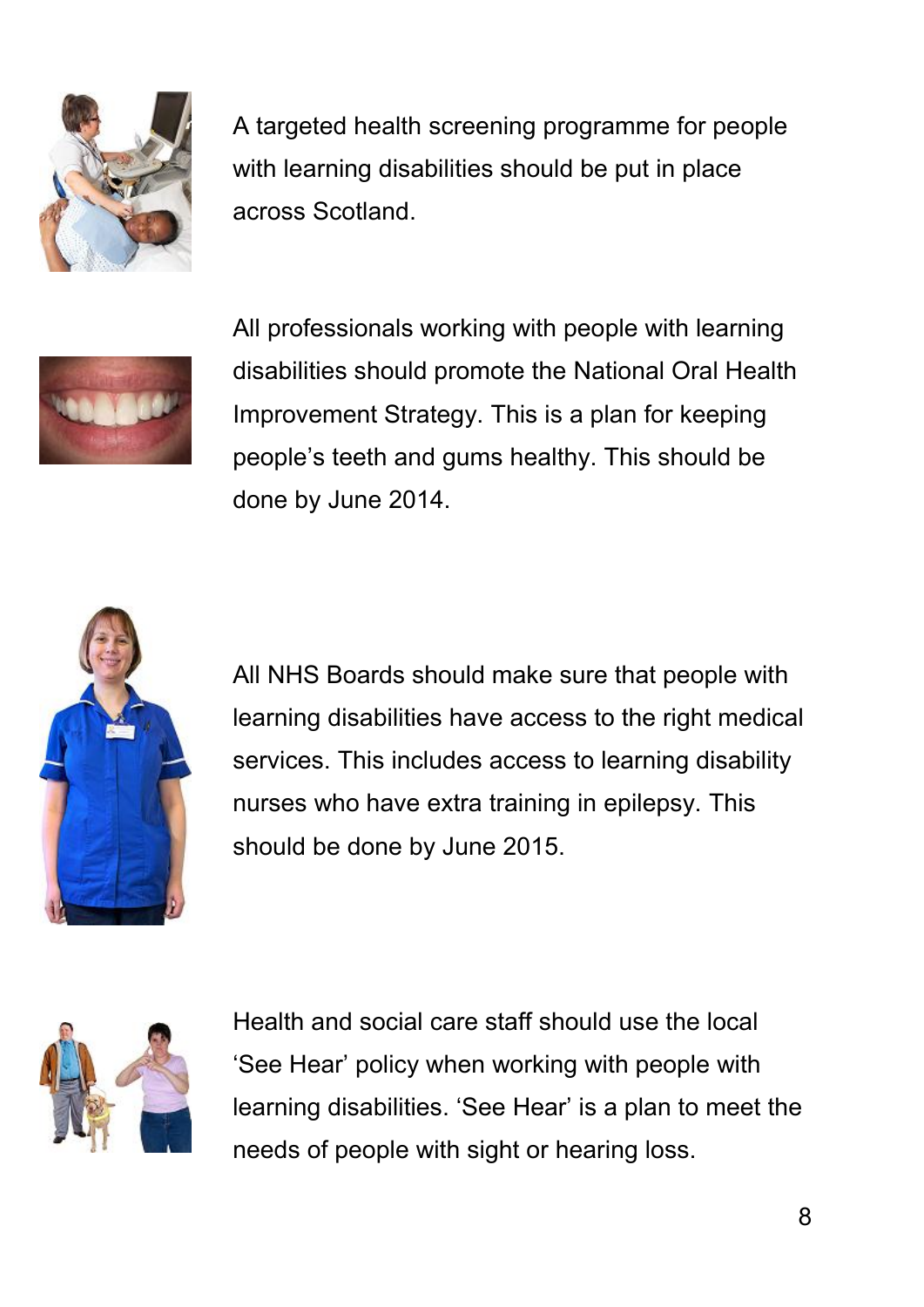

We will carry out research to make sure that people with learning disabilities get the same treatment as people without learning disabilities.



Organisations will work together to find out how GPs (local doctor) can best meet the needs of people with learning disabilities.



Services should work together to make sure people with learning disabilities get the right level of support when they are in hospital.



Hospital departments such as Accident and Emergency are very busy. It is important to know how many people with learning disabilities visit these departments.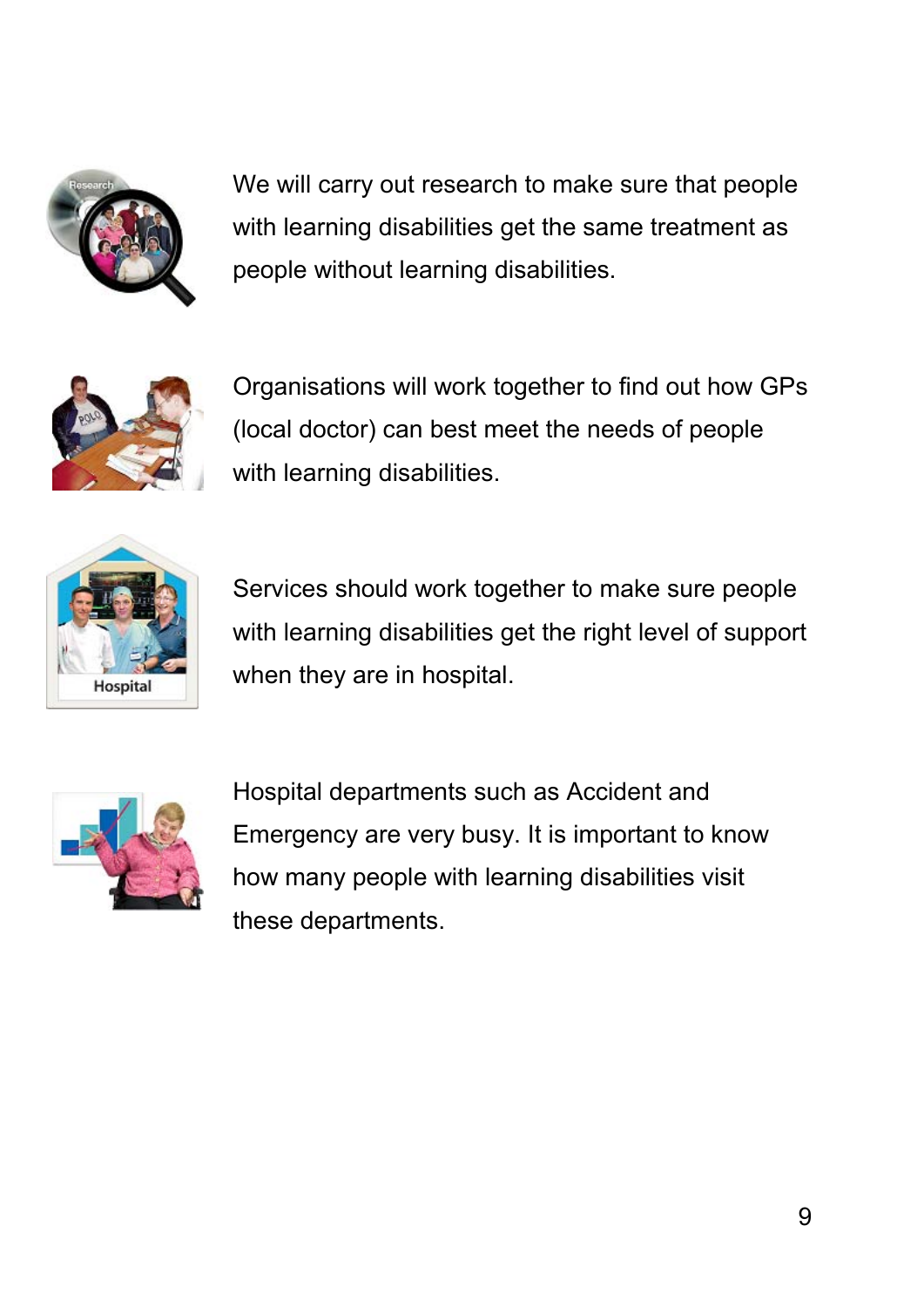## Independent living



Independent living is about disabled people of all ages having the same choice and control in their lives as other people. It also means having the right help and support to take part in the community.

**What are our recommendations on independent living?** 



We will look at and develop day opportunities. We will make sure that they are person-centred and have real value for people with learning disabilities. We will do this by June 2018.

To achieve this we will work with:



- Local authorities
- The third sector (organisations like charities and voluntary organisations)
- People with learning disabilities and carers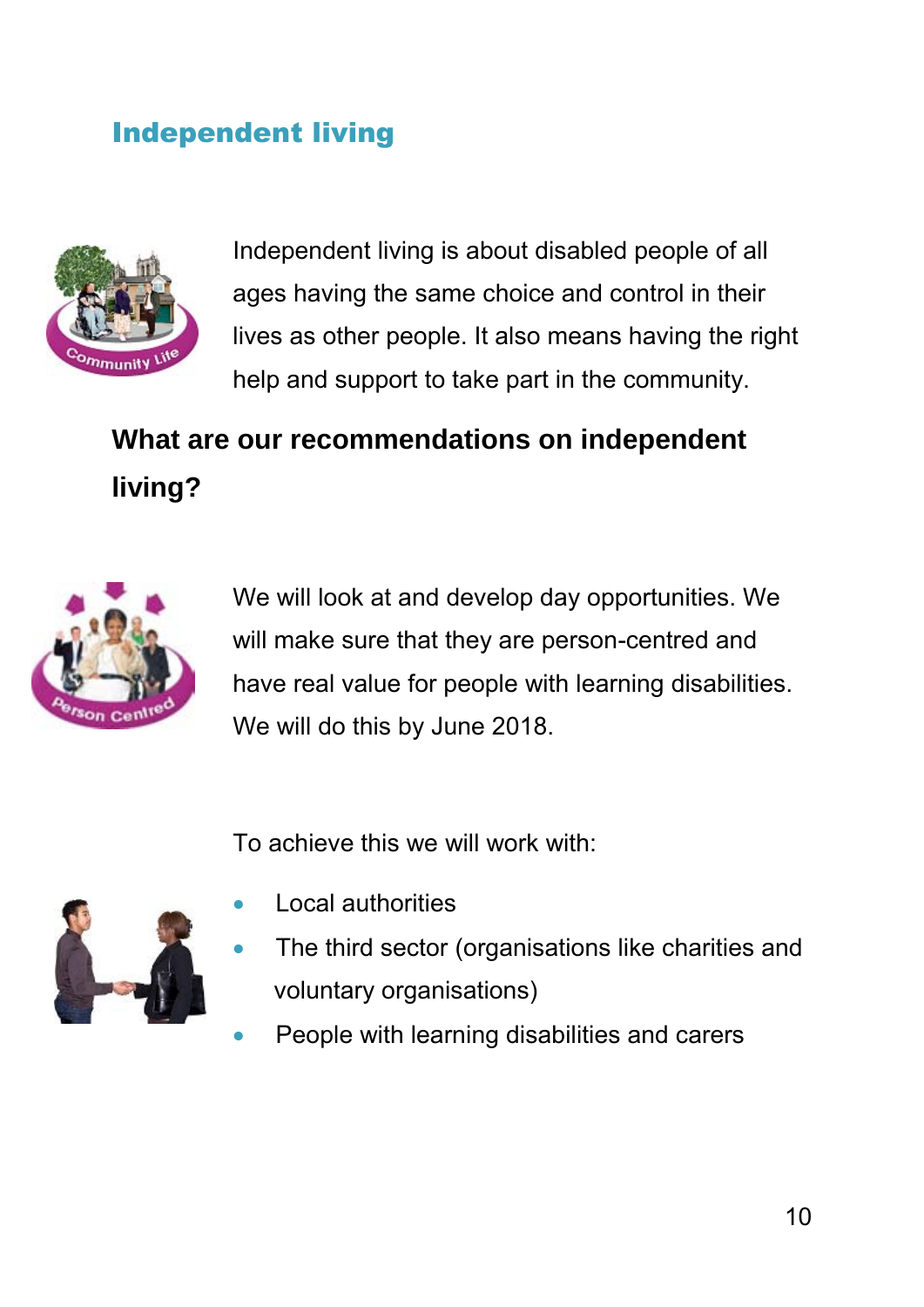

We will review local housing strategies. Local housing strategies look at the need and demand for housing in local authorities.



We want to find good examples that meet the needs of people with learning disabilities. We also want to find out where we need to get better.



We will make suggestions for change. We will write down a list of resources that will help to make the changes. This will be put into local housing strategies. We will do this by June 2014.



The local housing strategies should show that the views of people with learning disabilities and their carers have been listened to.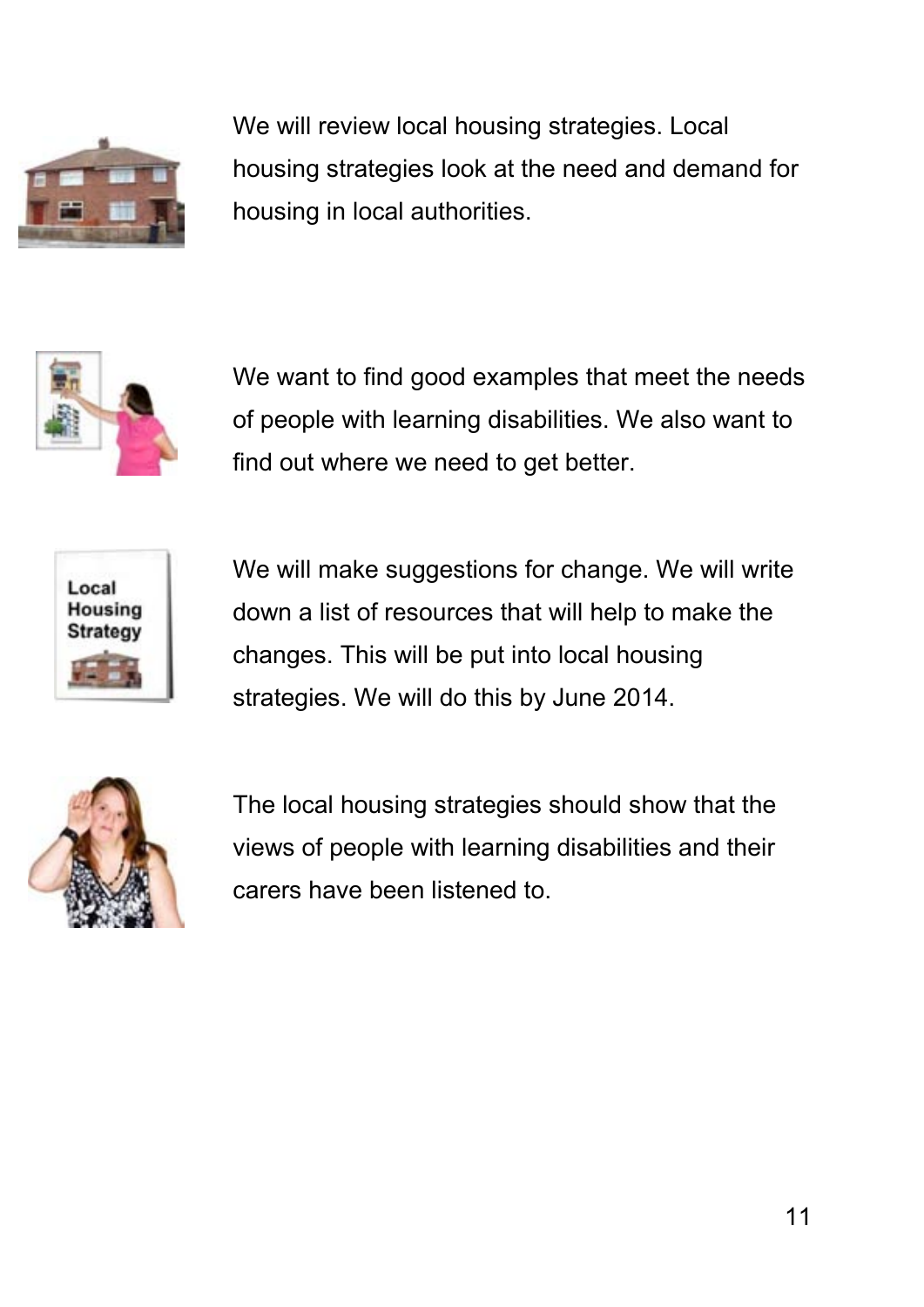

It should show how all housing organisations are working to meet the needs of people with disabilities.



We will look at the role of Local Area Co-ordinators. We want to see how they are helping to promote independent living.



We will make a decision by June 2014 about how many more Local Area Co-ordinators we need to promote independent living.



Advocacy can help people with learning disabilities say what they think. We want to improve advocacy. We want more people to use it.



We will make an action plan for this. To help us do this we will work with:

- The Scottish Independent Advocacy Alliance
- PAMIS
- The Scottish Consortium for Learning Disability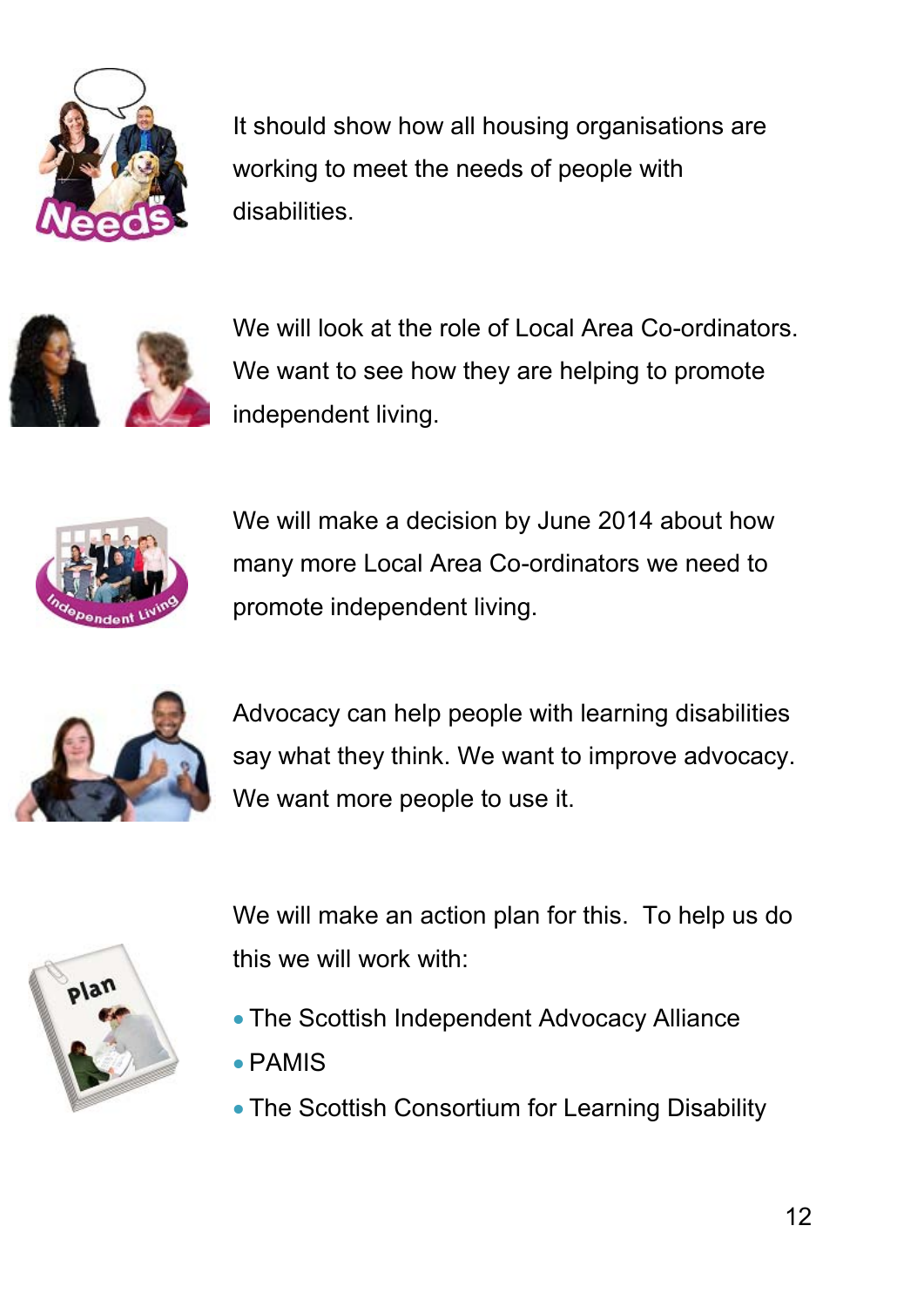# Shifting the culture and keeping safe



Shifting the culture is about helping people with learning disabilities to make friends and have relationships. It is also about being supported and protected.

# **What are our recommendations on shifting the culture and keeping safe?**



The Scottish Consortium for Learning Disability and ENABLE should work with local voluntary services to:







 Work with local authorities and NHS Boards to make sure befriending services are included in their plans

• Help people to set up befriending services

• Record the number of people using befriending services

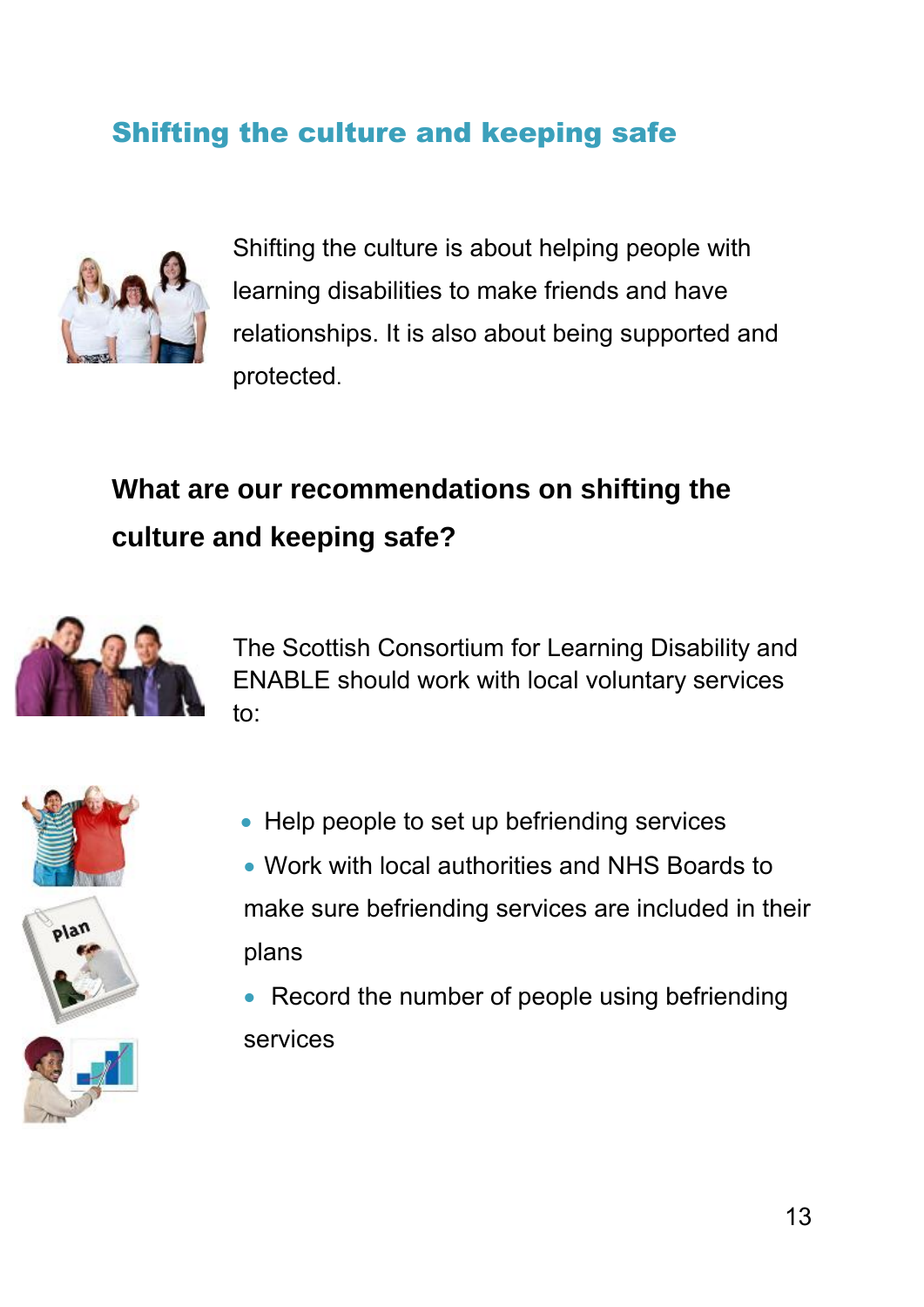

We will work with other organisations and hold a friendship event by the end of 2013. This will help people with learning disabilities to be supported to have more friends.



We will do research to find out how people with learning disabilities and their family and carers cope with different situations.



This will help us to find out what kind of support people need to cope with different situations.



We will give more money to help people with learning disabilities and their families get access to short breaks.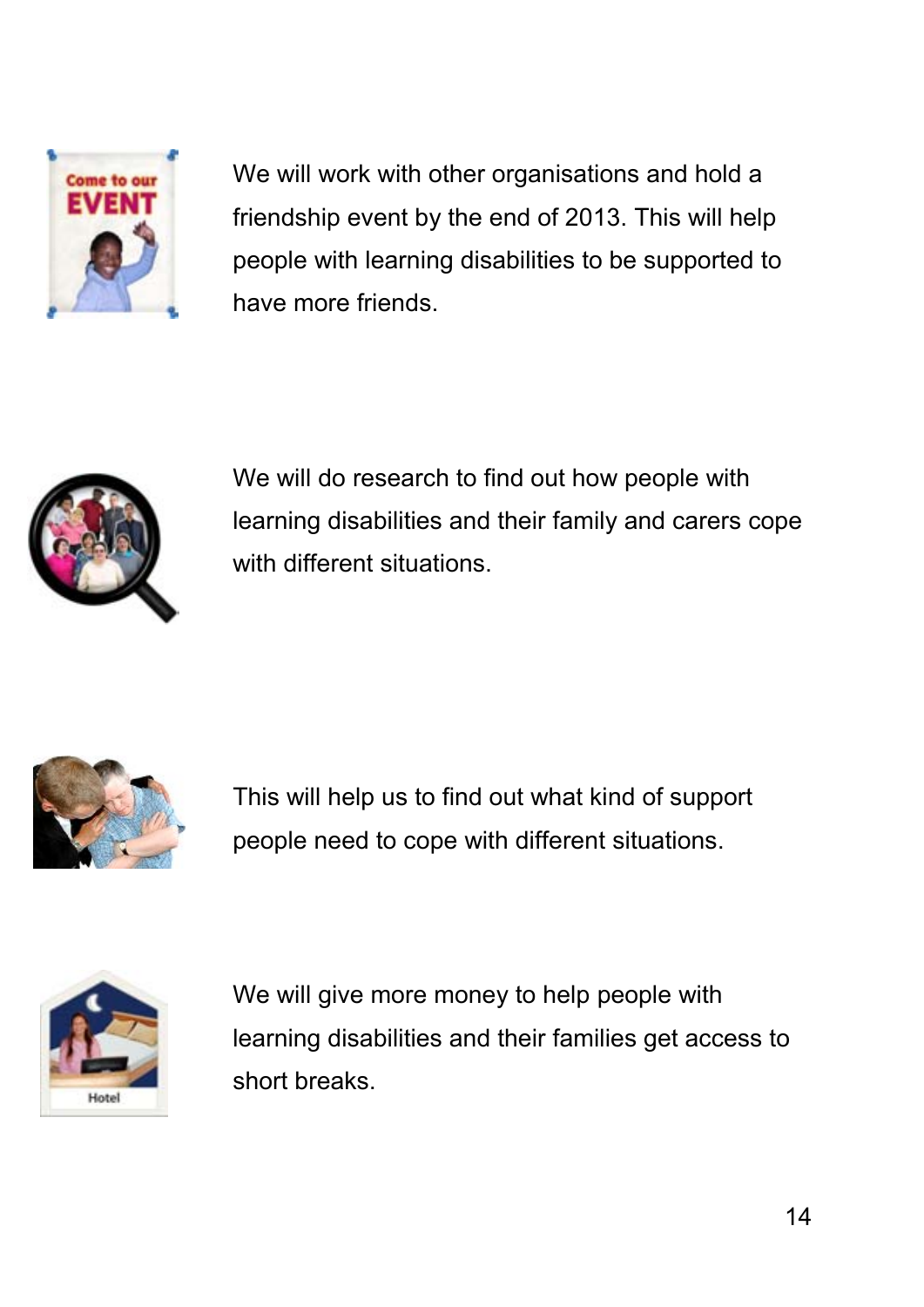

We will work with ENABLE to make sure that emergency plans are put in place to support people with learning disabilities and carers.



Parents with learning disabilities should have access to local supported parenting services.



We want to make sure that people working with parents with learning disabilities follow the 'Scottish good practice guidelines for supporting parents with learning disabilities'.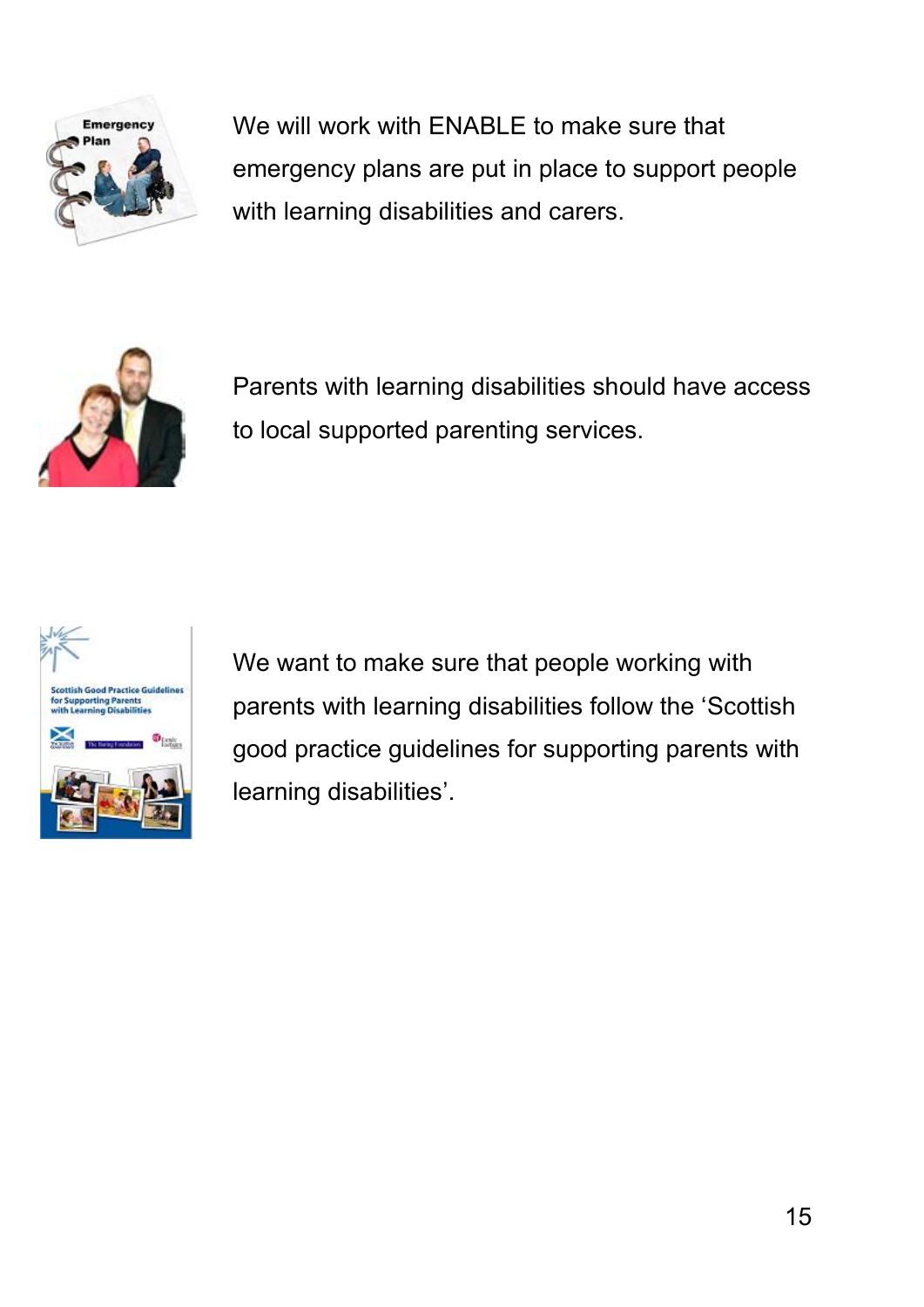## Breaking the stereotypes



This part of the easy read is about developing new ways to help people with learning disabilities get access to education and employment opportunities.

# **What are our recommendations on breaking the stereotypes?**

We want to help young people with disabilities plan for leaving school. This is called transition. We will do this together with:

- Local Authorities
- Skills Development Scotland
- The Transitions Forum



We want to make sure that young people get access to accessible information. This will support them to understand all the options open to them.

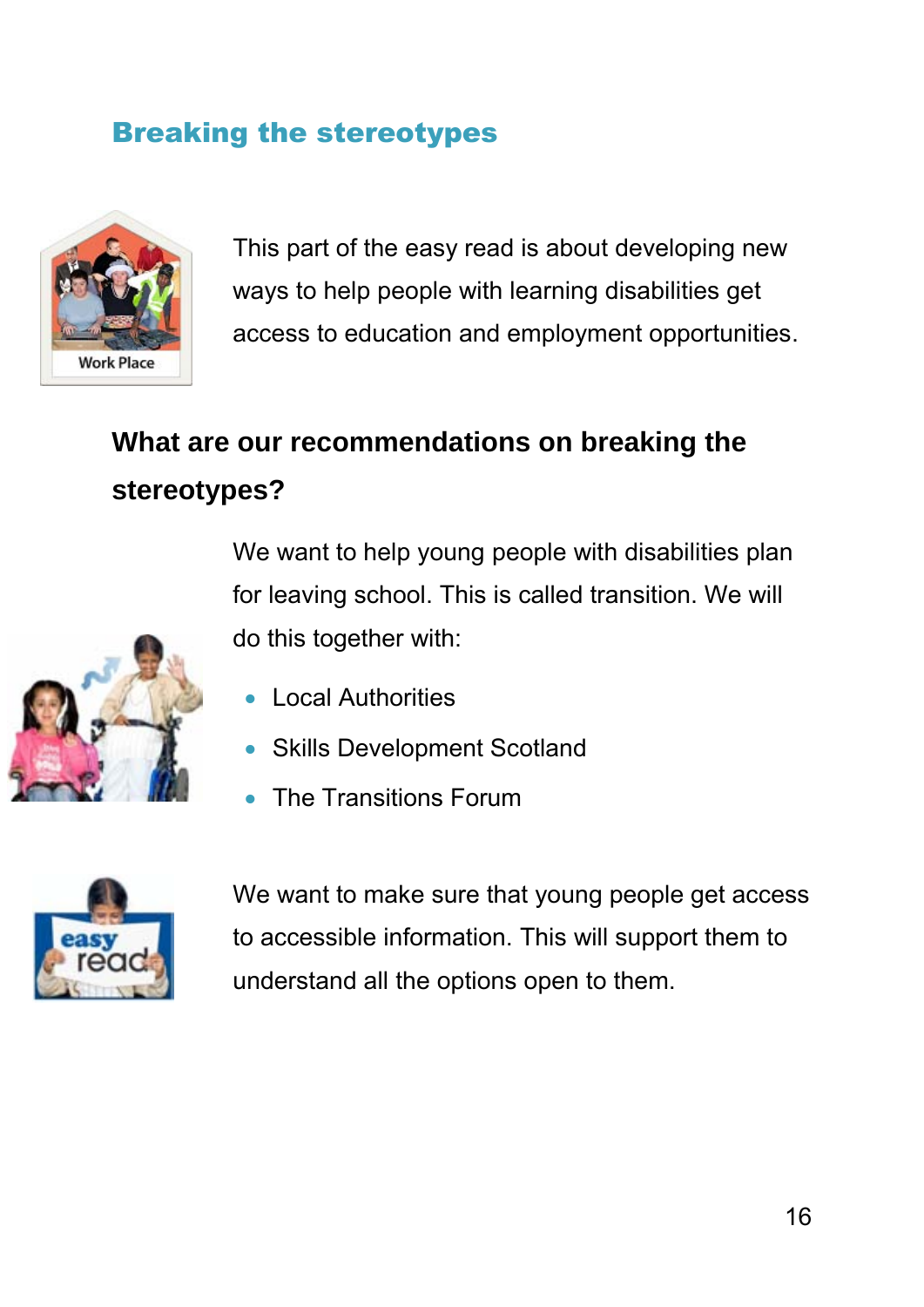

We want more training and education to be available for people with learning disabilities.



This will give people more choices other than going to college. We want to do this by the end of 2014.



We would like the Scottish Consortium for Learning Disability to work with Scotland's Colleges and Skills Development Scotland to help make this happen.



We want to develop supported employment opportunities for people with learning disabilities. To do this we would like the Learning Disability Implementation group to work with:

- Local authorities
- The NHS
- The third sector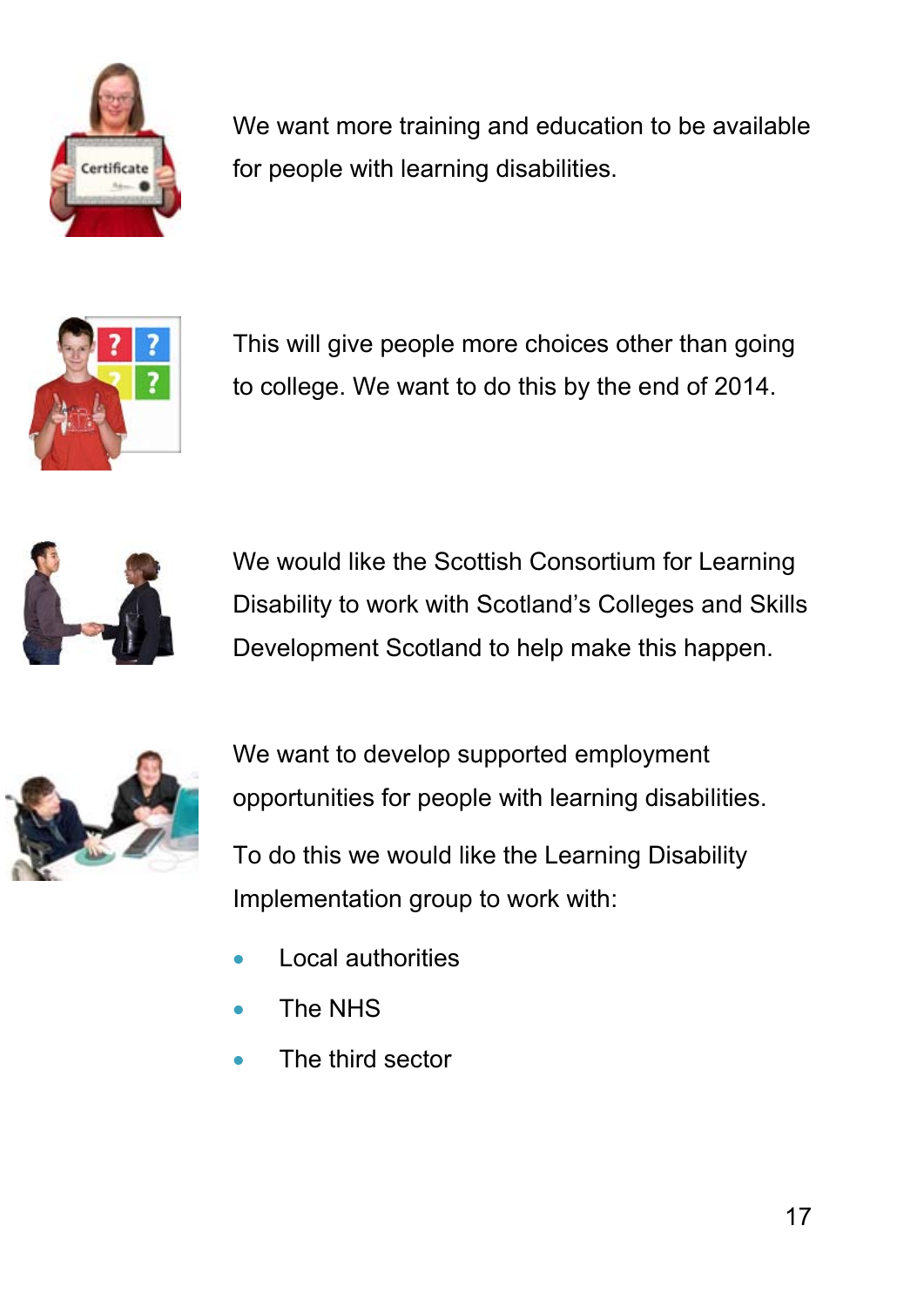

These organisations should employ more people with learning disabilities by 2018. This will show others good examples of supported employment.



We would like to have more volunteer opportunities in the community for people with learning disabilities.



This will help people get work skills.



Local authorities, Scottish Consortium for Learning Disability and Volunteer Scotland should work together to make this happen.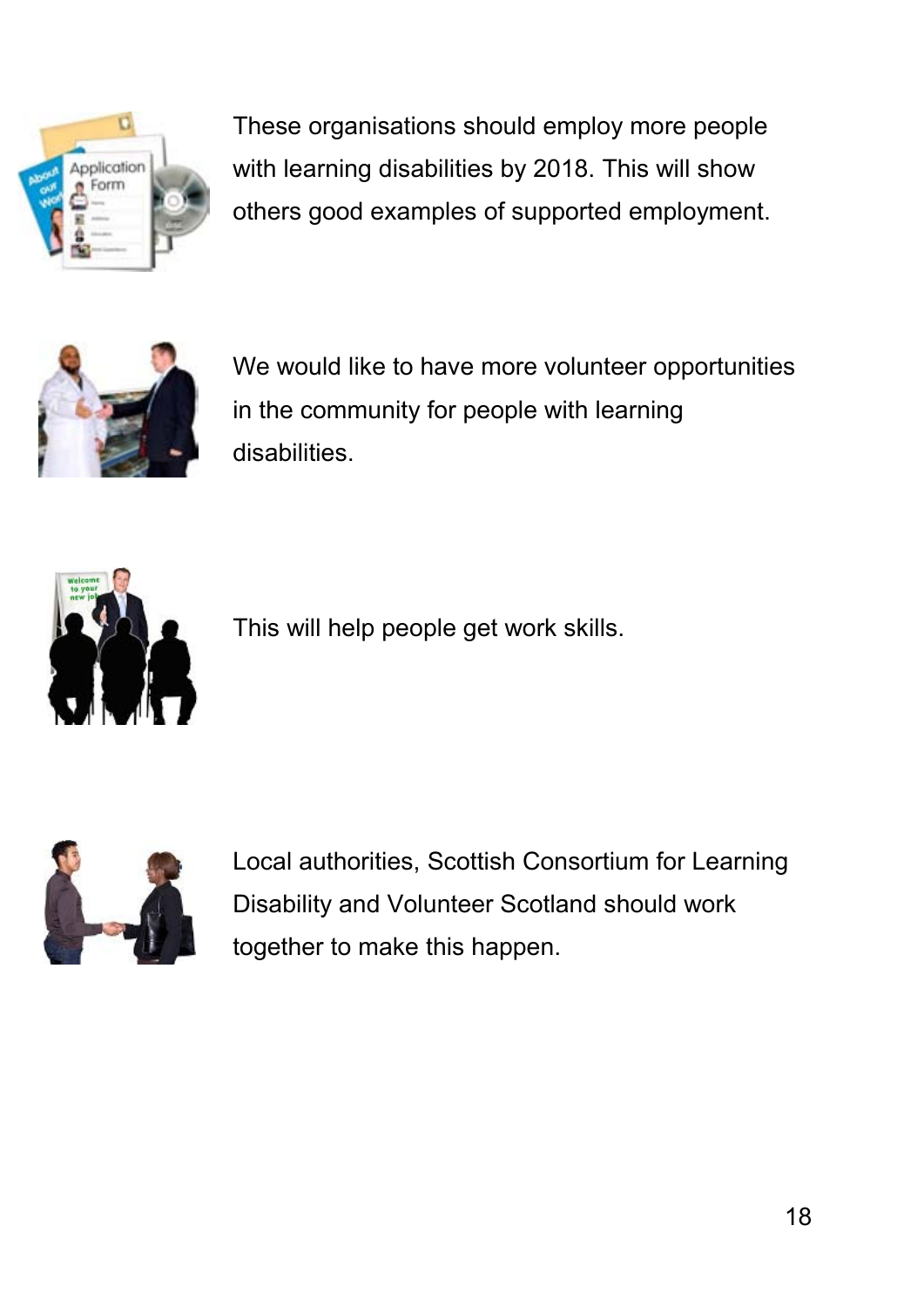# People with profound and multiple learning disabilities



People with profound and multiple learning disabilities need a lot of support every day. They might need support with things like eating, drinking and washing. They might have more than one disability. They might not speak but use other ways to communicate.

# **What are our recommendations for people with profound and multiple learning disabilities?**



Groups that work with people with profound and multiple learning disabilities should put into practice the 'Scottish quality framework for the delivery of invasive procedures'. This framework will be launched in autumn 2013.



A group will be set up in Scotland to work to increase the number of Changing Places toilets. We want 100 Changing Places in Scotland by June 2015.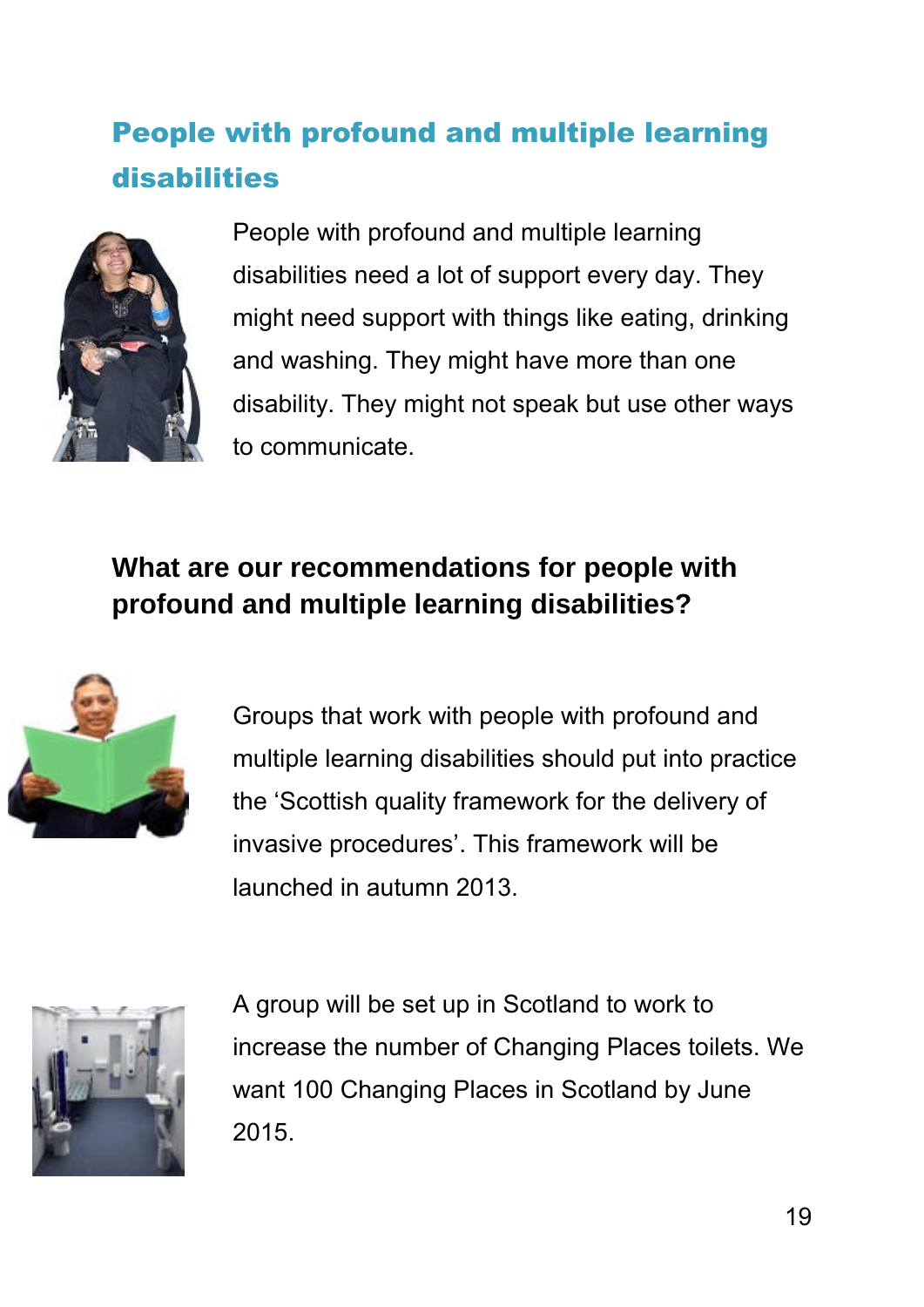# Criminal justice



The Criminal Justice System is a term used to mean the police, courts, prison.

## **What are our recommendations on Criminal justice?**



All justice organisations should make sure that they make easy read and other accessible information.



A national criminal justice action group will be set up in 2013. This group will be made up of people who work in the criminal justice area.

The group will:

- Find out what the challenges are
- Promote opportunity
- Help to make changes
- Give support to people with learning disabilities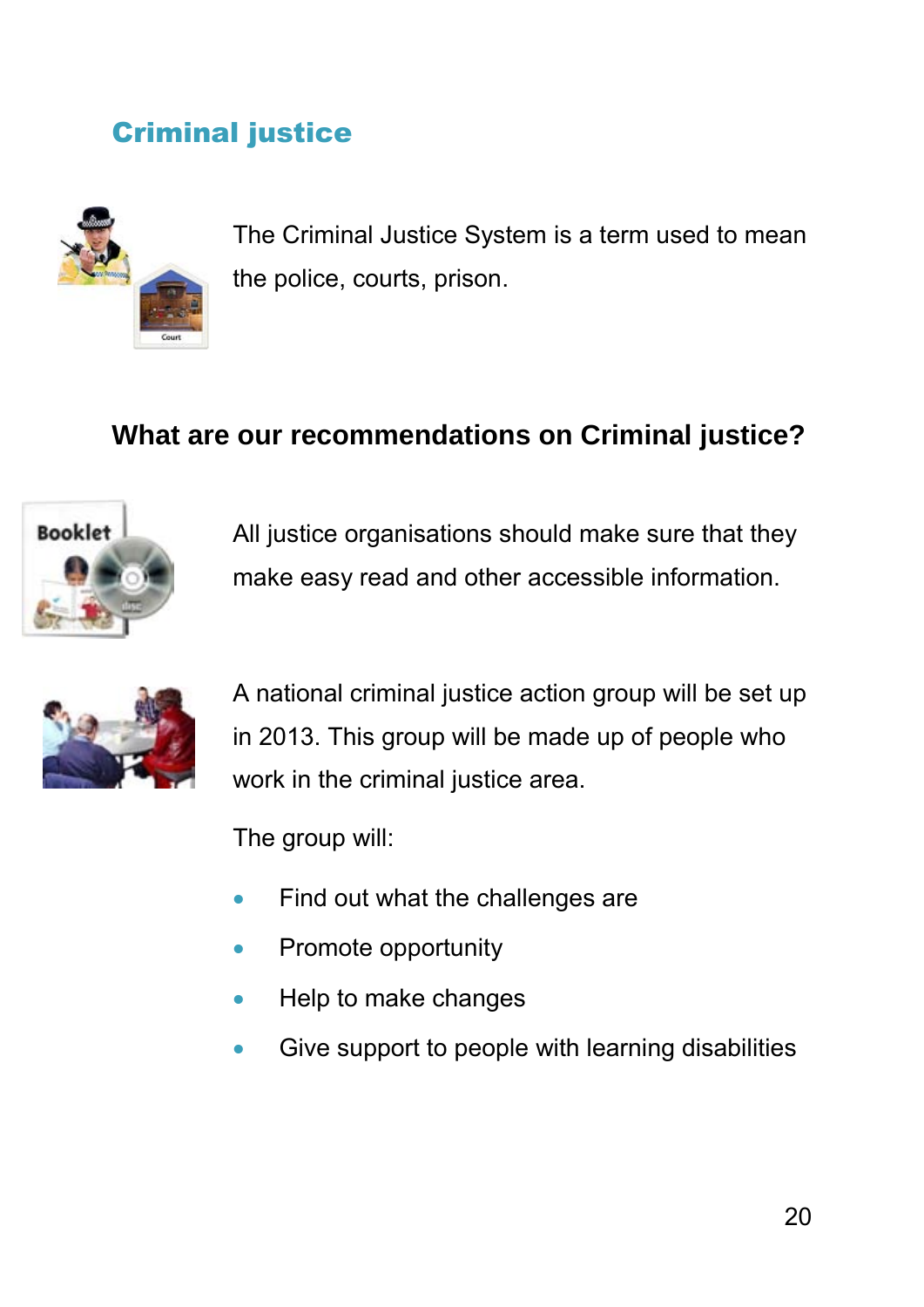

It is important that people who work in the Criminal Justice System have access to the guide 'People with Learning Disabilities and the Criminal Justice System.'



This guide will help them to think about how they can best support people with learning disabilities.



Research will be done across the Criminal Justice System in Scotland.



This research will find out the health needs of people with learning disabilities within the Criminal Justice System. This will help us to know how to improve their health.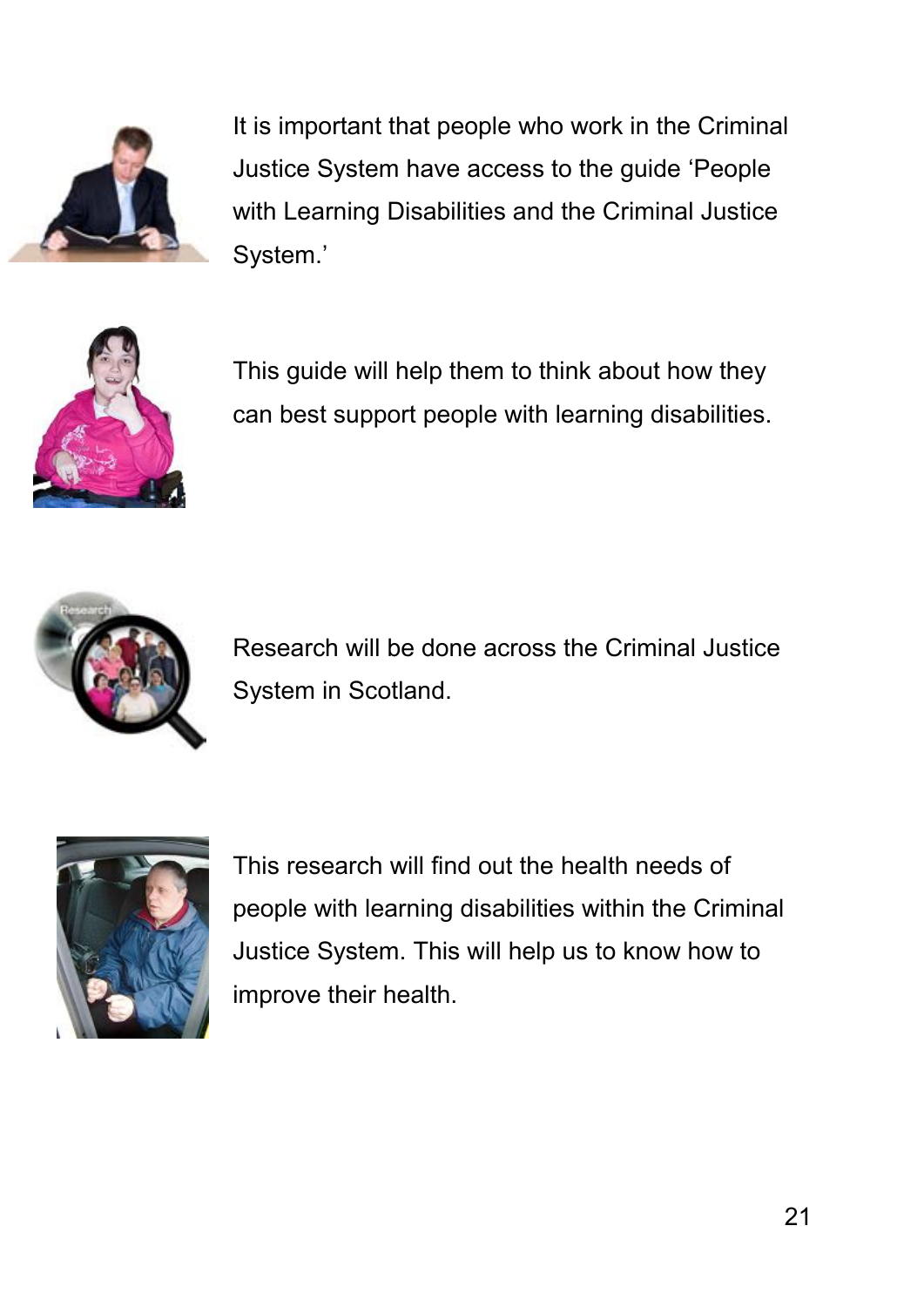## Complex needs



Complex needs is a term use to describe people with learning disabilities who need much more support. This includes:

- people with challenging behaviour
- autism spectrum disorder
- mental health needs
- people with profound and multiple learning disabilities
- offending behaviour
- or a mix of the above

## **What are our recommendations for people with complex needs?**



NHS Boards and local authorities will work together to develop the right way for people to be discharged from hospital. This will help to stop delays. It will also help to plan for people who do not have a place to stay.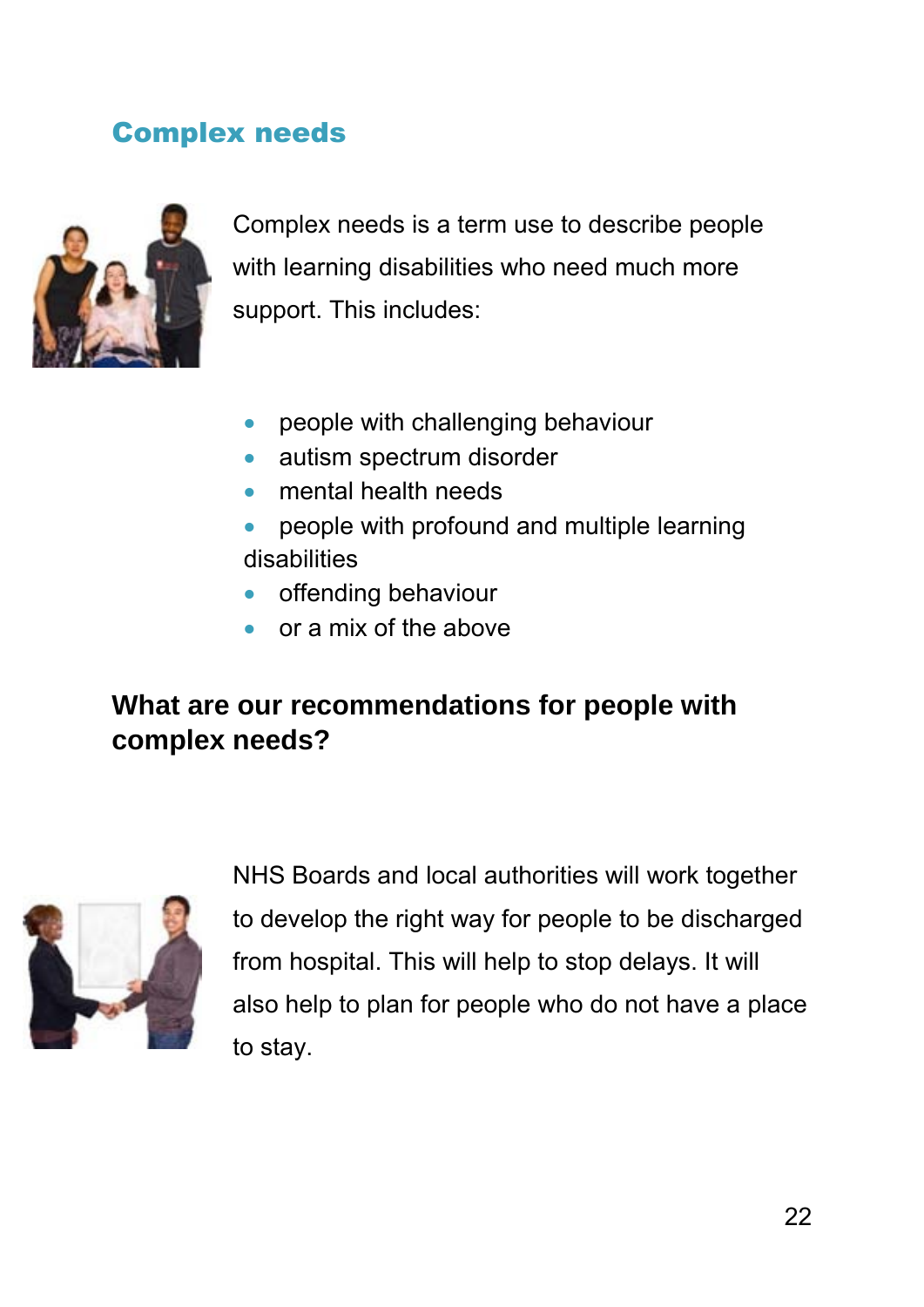

We will work with other organisations to find other ways to support people with complex needs.

This will include self-directed support.

This will include developing housing with support. We want to do this by June 2015.



 We would like people with complex care needs who are in specialist facilities not in Scotland to be supported to live nearer their families.



A group will be set up to help us find out how we can deliver specialist services locally. We want to do this by 2018.

This easy read and front cover image was made by the Scottish Consortium for Learning Disability for the Scottish Government.